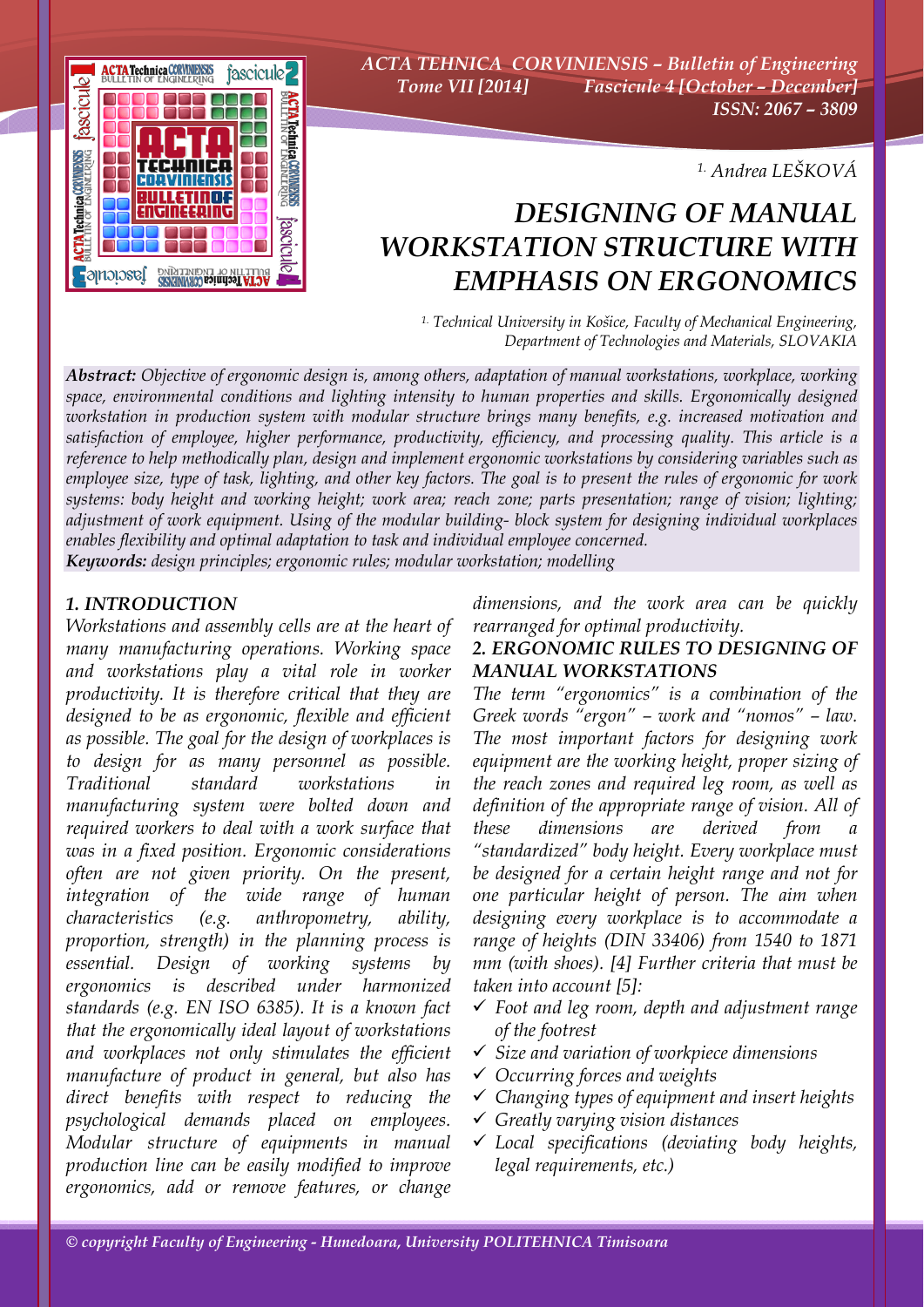#### *ACTA TEHNICA CORVINIENSIS Fascicule 4 [October – December]*

 *– Bulletin of Engineering Tome VII [2014]*

- 
- 9 *Aspects related to methods, safety, and efficiency.*

#### *2.1. Body height and working height*

*Manual workstations must accommodate a wide range of body heights to ensure that the largest percentage of the population is covered. The optimum working height is based on the body height range and the type of activity to be performed. The average optimum working height for average requirements is 1125 mm for sitdown/stand-up workstations. [4]* 

*Height-adjustable workstations are the most flexible solution for dealing with extremely varied workpiece/component dimensions and large differences in employee heights. The concept permits changes in posture, which reduces stress and increases performance. [6]* 

#### *2.2. Work area*

*The aim is for the distance of employee from the front edge of workbench to be as small as possible. The distance to the working area influences the following: position of the arms, viewing distance and inclination of the head. The work area height should always be between 800 mm and 1500 mm. [3] The following rules must be observed [5]:* 

- 9 *Avoid work above the heart (over 1500 mm): Otherwise, the circulation of blood and oxygen to the muscles is reduced, which leads to a drop in performance*
- 9 *Work that requires bending (below 800 mm) exerts employees disproportionately and should be avoided*
- 9 *Promote dynamic activities: static manual work (such as holding an object continuously) inhibits the circulation of blood and oxygen to the muscles. This can lead to a drop in performance and processing quality*
- 9 *Allow for alternating physical exertion: for example, through sit-down/stand-up workstations or job rotation. Alternating physical exertion reduces stress on the employee and increases performance*
- 9 *Minimize exertion: for example, through the use of manual roller sections or lifting aids, as well by selecting lighter weight materials.*

#### *2.3. Reach zone*

*The following rules apply for an ergonomic reach zone design: all containers, equipment, and*  *operating elements must be easily accessible and arranged in the anatomic/physiological range of movement for the employee. All reach distances should be as short as possible to avoid redundant, non-value- added movements. Grab containers and parts containers that are in direct reach of the employee are ideal. Torso rotations and shoulder movements, particularly when under exertion (with weights ≥ 1 kg), should be avoided whenever possible. [4]* 

*Characterization of the reach zones at workstation (see fig. 1) [3]:* 

*Area A: Center of work, two-handed zone* 

- 9 *Optimum for working with both hands, as both hands can reach this zone and are in the employee's field of view*
- 9 *For fine motor movements*
- 9 *Area for workpiece support, workpiece pallet, or equipment*
- 9 *Possible to handle lighter weights and also enables improved inspection and coordination activities*
- 9 *Pure lower arm movements*
- 9 *Smaller muscle groups are in use.*



*Figure 1. Reach zones at workstation. [3]* 

*Area B: Large reach zone* 

- 9 *For gross motor movements*
- 9 *Area for tools and parts that are often grabbed with one hand*
- 9 *Upper and lower arm movements without use of the shoulders and rotation of the torso.*

*Area C: Extended one-hand zone* 

- 9 *For occasional handling, e.g. of empty containers or transferring parts to the range of movement for the next employee*
- 9 *With shoulder and torso movement.*

#### *2.4. Range of vision*

*For optimal workstation design, it's important to follow recommendations on proper ergonomics for*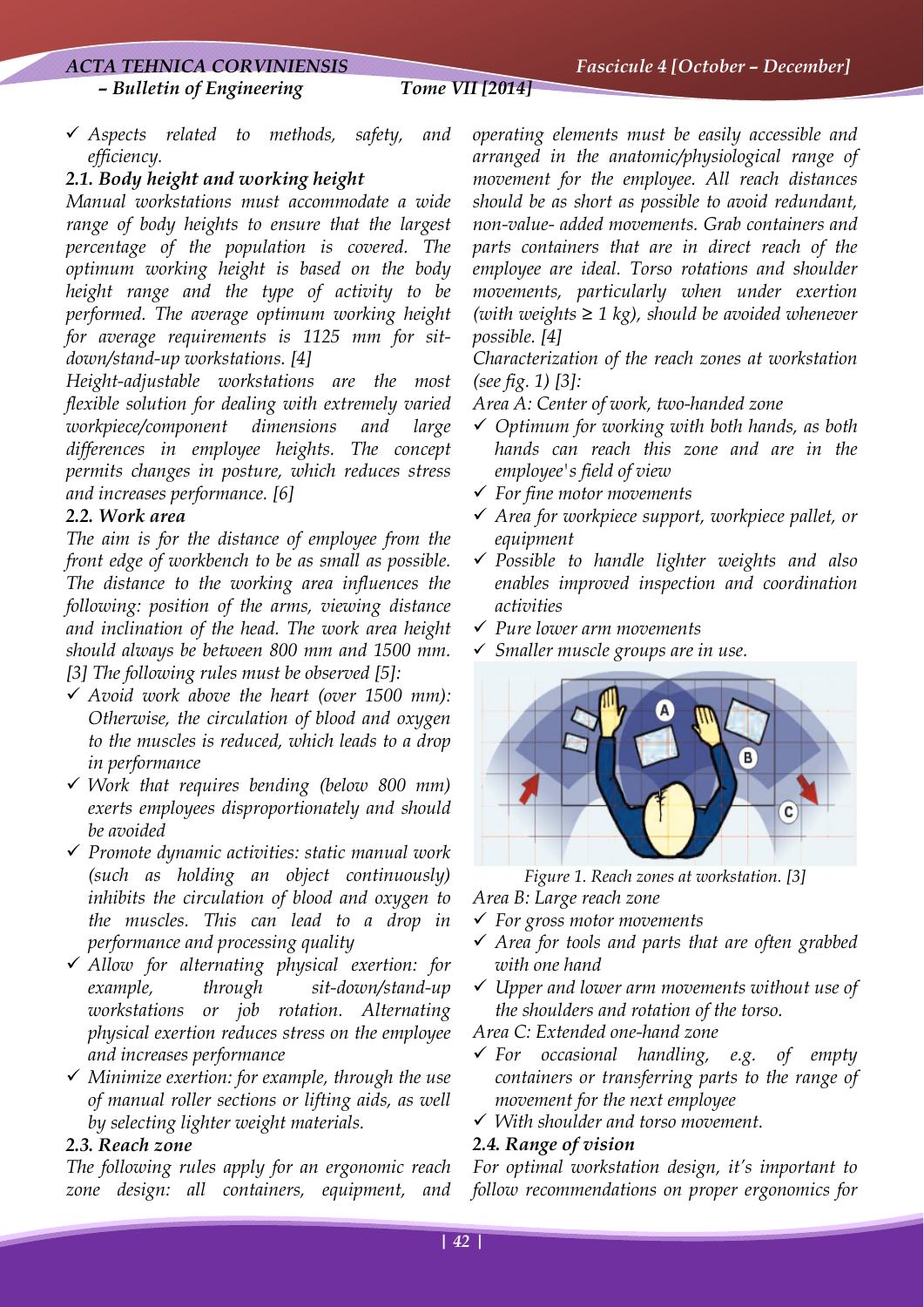#### *– Bulletin of Engineering Tome VII [2014]*

*vision. Can be differentiating between two vision areas (see fig. 2) [5]:* 

- 9 *In the field of view (red vision area), several objects can be seen in focus simultaneously without moving the eyes or head. Additional focusing for depth may be required here.*
- 9 *In the visual field (light grey vision area) objects can be seen by moving the eyes but not the head. Additional focusing for depth may also be necessary here.*



*Figure 2. Illustration of vision areas: the field of view and the visual field. [5] The following aspects must be taken into account during planning [5]:* 

- 9 *Avoid unnecessary eye and head movements*
- 9 *Implementing vision distances that are as identical as possible eliminates refocusing*
- 9 *Avoid fastening locations not visible to the worker.*

*Complying with these three recommendations facilitates work and increases productivity.* 

#### *2.5. Lighting*

*The right light, adapted to the activity at the workstation, is a basic prerequisite for high efficiency and processing quality. Optimum lighting prevents fatigue, improves concentration, and reduces the risk of errors. Match light intensity to the work task [9]:* 

- 9 *Standard assembly tasks: 500~750 lux*
- 9 *Complex tasks (e.g. electrical assembly): 1000~ 1500 lux*
- 9 *Delicate and/or critical work: 1500~2000 lux.*

*Important aspects for planning workstation lighting include [4]:* 

- 9 *Avoid strong contrasts*
- 9 *Avoid glare and reflection.*

*For example, DIN EN 12 464 contains the required mid-range lighting intensities.* 

#### *2.6. Adjustment of work equipment*

*To maintain performance and promote productivity, all work equipment near the workstation must be precisely adjusted to the employee and their activity. Correct adjustment of the table, chair, footrest, and grab containers, as well as the position of tools and material shuttles, minimizes movements, thus reducing physical exertion and employee absences (see fig. 3).*



*Figure 3. Adjustable workstation to the employee (1 = height, 2 = depth, 3 = angle). [5]* 

- *A few important considerations [7]:*
- 9 *When adjusting the chair and footrest, make sure that the thighs and calves form a right angle.*
- 9 *Information boards should be hung at eye level to avoid unnecessary head movements.*
- 9 *The angle of the shelves for material supply should be adjusted to create short, direct reach distances.*
- 9 *Use lifting aids to supply heavy parts.*
- 9 *With height-adjustable workstations, the optimum working height can be adjusted according to the size of the person or product.*
- 9 *If processes, products, or employees change frequently, check the work equipment regularly to ensure proper ergonomic adjustment.*

*The general workstation design principles can be summarized as reference [4]:* 

- 9 *Make the workstation adjustable*
- 9 *Locate materials box to reduce twisting*
- 9 *Set work surface according to type of task*
- 9 *Provide adjustable chairs*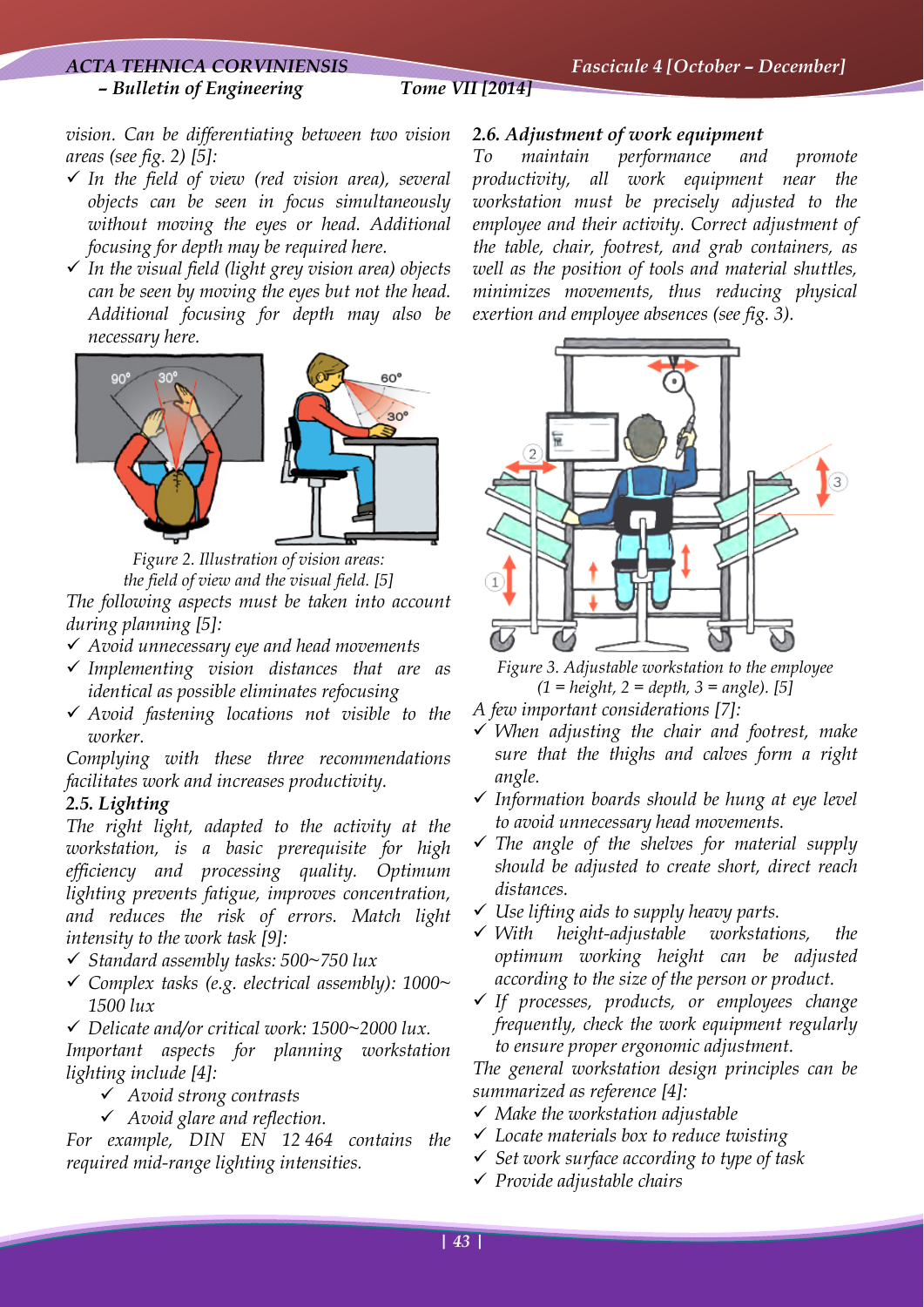#### *ACTA TEHNICA CORVINIENSIS Fascicule 4 [October – December]*

 *– Bulletin of Engineering Tome VII [2014]*

- 9 *Allow workers to alternate between standing and sitting*
- 9 *Support the limbs (elbow, wrist, arm, foot rest)*
- 9 *Use gravity to move materials*
- 9 *Design for proper arm movements*
- 9 *Provide simple dials and displays*
- 9 *Consider environmental conditions.*

*If processes, products, or employees change frequently, check the work equipment regularly to ensure proper ergonomic adjustment. The worker must be protected from ergonomic problems.* 

*A properly designed flexible workcell must be easy to reconfigure. The main benefit from using of adjustable ergonomic workstations is improve productivity – it has been demonstrated that providing employees with adjustable, ergonomically designed workstations can improve individual productivity by 20%, lowering stress and fatigue improves product quality. [7]* 

*For example, applied modular structures from aluminium profiles system are not welded (see fig. 4); the design can be easily modified if ergonomic improvements are identified. Adjustable workstations allow users to adjust to their own comfort level, alternate between sitting and standing positions and adjust to accommodate different users in multi-shift operations. [6]*

*Manual flexible worktables are designed to provide a wide range of sizes and adjustments.* 

### *3. COMPUTER- AIDED DESIGN OF WORKSTATIONS ERGONOMICS*

*Ergonomic simulation can be used to evaluate a work cell to reviewing the interaction between the human model and the work environment such as reach analysis or posture requirements.* 

*In addition to improving the performance of the production system, virtual ergonomic simulation can reduce engineering lead-time and cost by getting the ergonomic design right the first time and avoiding the need to go back and make changes later, when they will be more difficult and expensive. Simulation of human factors can lower the cost of work-related injuries by introducing ergonomics earlier in the design process. A wide range of manikins can be used in the simulation to determine how different types of people will interact with the work cell. Before anything is built or even ordered in the physical world, the virtual*  *workplace can be easily modified by reconfiguring the work cell layout, tooling and equipment to optimize the worker's motions. [8]* 



*Figure 4. A few examples of adjustable workstations from aluminium profiles system. [6]*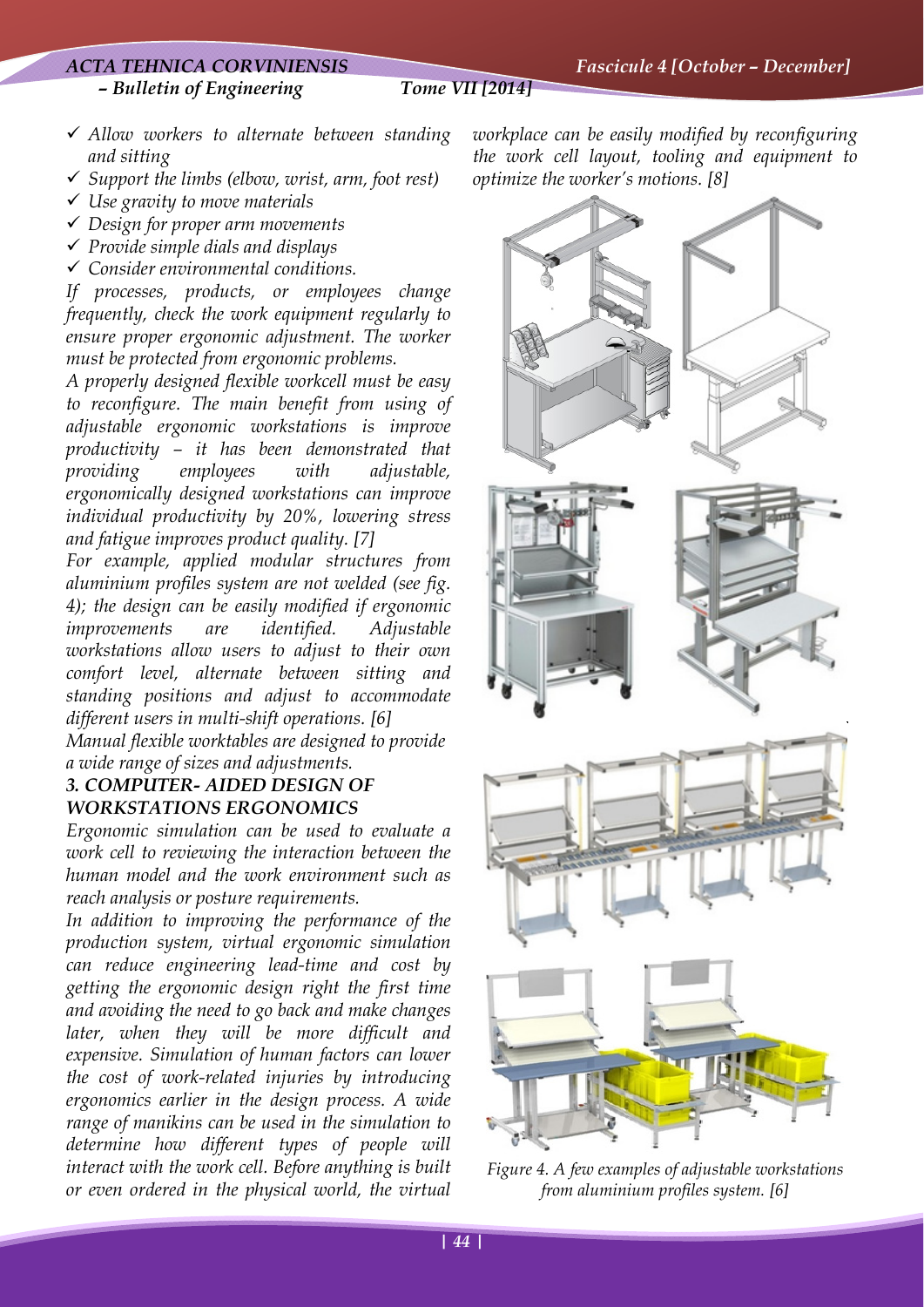## *ACTA TEHNICA CORVINIENSIS Fascicule 4 [October – December]*

 *– Bulletin of Engineering Tome VII [2014]* 



*Figure 5. Example of software to modular workstation design modelling. [5]* 

*Figure 5 presents the example of computer- aided application to visualise design of manual workstation based on profiles modular system and to modelling of ergonomics parameters.* 

*The rapidly emerging technology of virtual ergonomics allows designers and engineers to overcome these issues by enabling the simulation of human interaction and ergonomic behaviour between production stations from the earliest stages of the design process. [8]* 

### *4. CONCLUSION*

*Ergonomic workstations are much more than just comfortable. They also support efficiency. An ergonomic workstation design plays a decisive role in reducing waste during production. If work tasks and equipment do not include ergonomic principles in their design, workers may have exposure to undue physical stress, strain, and overexertion, awkward postures, forceful exertions, repetitive motion, and heavy lifting.* 

*The ergonomic design of work areas is crucial not only for compliance with health and safety regulations but also for employee comfort and efficiency. An ergonomically designed work area will reduce injuries and fatigue, while increasing productivity. Statistically, a disregard of ergonomic principles when designing workstations has been shown to result in reduced performance of between 5% - 20%, due to back and neck pain alone.* 

*The modular workstations are designed to provide a balance between human well-being and performance. In addition, modular construction permits complete freedom in system configurations.* 

*The building blocks from aluminium profile system provide all the modules that are need to ergonomically design and arrange of workstations in production plant.* 

### *Acknowledgements*

*This contribution is the result of the project "VEGA 1/0879/13: Agile, to market adaptable business systems with highly flexible structure in enterprise" - supported by the scientific grant agency of the Ministry of Education of the Slovak Republic (ME SR) and of Slovak Academy of Sciences (SAS). REFERENCES* 

#### *[1] Rudy, V., Šesták, J.: Modeling in design of modular manufacturing workplaces - PLM modular system Technomatix. In: Manažment podnikov. Vol. 3, No. 2, p. 99-102. 2013. ISSN 1338-4104*

- *[2] Lešková, A., Švač, V.: Workstation design with a modular structure made up of building-block principles. In: Annals of Faculty of Engineering Hunedoara. Vol. 10, no. 2, p. 203-210. 2012. ISSN 1584-2665*
- *[3] BoschRexroth: Manual Workplace Systems: 7- Step Ergonomic Checklist. [online] Available at: http://doc.mbalib.com/view/2085140803174dd81 abf07817c3d63c7.html*
- *[4] BoschRexroth: Ergonomics Guidebook for Manual Production Systems. [online] Available at: http://www13.boschrexrothus.com/Catalogs/3842525794\_Ergonomic\_ Guidebook\_1.2012.pdf*
- *[5] BoschRexroth: The Ergonomics Checklist for Manual Work Systems. [online] Available at: http://www.opl.si/uploads/ergonomija%2038425 25794\_04-02.pdf*
- *[6] BoschRexroth: Height- Adjustable Workstations. [online] Available at: http://www.boschrexroth.com/country\_units/eur ope/norway/download/Height-Adjustable \_Workstations\_1.0.pdf*
- *[7] Lista: Four Simple Ergonomic Steps to a More Productive Workplace. [online] Available at: http://www.listaintl.com/sites/default/files/white papers/pdf/Four-Simple-Ergonomic-Steps-to-a-More-Productive-Workplace-White-Paper.pdf*